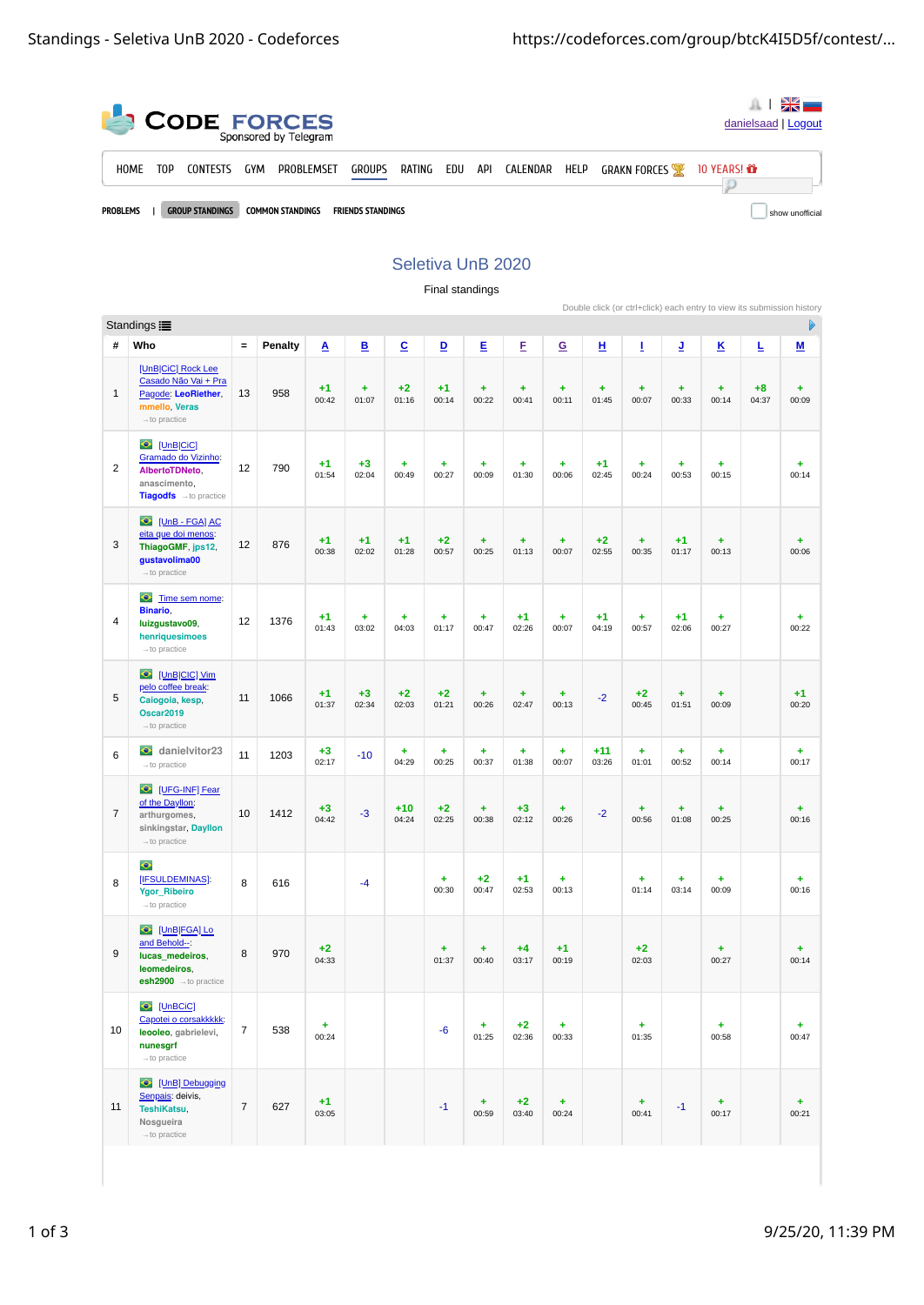| 12 | O [UnB-FGA]<br><b>XANDÂO FOREVER:</b><br><b>VictorJorge</b><br>$\rightarrow$ to practice                                | $\overline{7}$ | 774  | ÷<br>04:13    |                |       | $-4$ | $+1$<br>01:18      | ÷<br>03:54         | ÷<br>00:13         |      | ÷<br>01:48         |                    | ÷<br>00:19         | ÷<br>00:49         |
|----|-------------------------------------------------------------------------------------------------------------------------|----------------|------|---------------|----------------|-------|------|--------------------|--------------------|--------------------|------|--------------------|--------------------|--------------------|--------------------|
| 13 | C [UnB CiC] Nome<br>da Equipe:<br>brunocmarino,<br>caioom00,<br>pablo_aaaa<br>$\rightarrow$ to practice                 | $\overline{7}$ | 825  | $+6$<br>01:38 |                | $-1$  | $-1$ | ÷<br>01:00         | $+4$<br>04:05      | $\ddot{}$<br>00:06 |      | ÷<br>02:43         | $-3$               | ÷<br>00:20         | ÷<br>00:33         |
| 14 | UnB-FGA]<br>Nico++Ni: lieverton,<br>andrelucax, xMyth<br>$\rightarrow$ to practice                                      | $\overline{7}$ | 871  | $+1$<br>02:15 | $-3$           |       |      | ÷<br>01:40         | ÷<br>03:43         | $\ddot{}$<br>00:29 |      | $+4$<br>03:16      |                    | $\ddot{}$<br>00:38 | ÷<br>00:50         |
| 15 | <b>O</b> [UnB CiC]<br>Seguidores do filósofo<br>Python: enzoyoshio,<br>faustino, LucaBarba<br>$\rightarrow$ to practice | $\sqrt{ }$     | 1004 | $+1$<br>03:59 |                |       | $-5$ | $+2$<br>02:00      | $+1$<br>02:50      | $\ddot{}$<br>00:26 |      | ÷<br>03:17         |                    | ÷<br>01:07         | ÷<br>01:45         |
| 16 | $\bullet$<br>[UnBCiC] Me<br>vacina pfvr:<br>strogoLoff,<br>carolestrella,<br>vitordullens<br>$\rightarrow$ to practice  | $\overline{7}$ | 1058 | $+1$<br>03:24 |                |       |      | ÷<br>01:29         | $+4$<br>03:00      | $\ddot{}$<br>00:24 |      |                    | $\ddot{}$<br>04:52 | ÷<br>00:28         | $+4$<br>01:01      |
| 17 | C [UnB] Fisica<br>Experimental: vsilva3<br>scoelho, labm1997<br>$\rightarrow$ to practice                               | $\overline{7}$ | 1644 | $+2$<br>00:34 | $+16$<br>02:15 | $-18$ | $-1$ | $+7$<br>04:56      | $+7$<br>01:54      | ÷<br>02:02         |      |                    |                    | $\ddot{}$<br>02:19 | $\ddot{}$<br>02:44 |
| 18 | C [UnBCiC] Os<br>Espanta Tubarões:<br>vinilima727,<br>Marcelojunqueiraf,<br>tilnoene -to practice                       | 6              | 459  | ÷<br>00:43    |                |       |      | $\ddot{}$<br>01:27 | $-7$               | $\ddot{}$<br>00:14 |      | $+1$<br>03:34      |                    | $\ddot{}$<br>00:48 | $\ddot{}$<br>00:33 |
| 19 | C [UnBCiC] Naruto<br>Shipoodle:<br>raphaelplm,<br>negobasico<br>$\rightarrow$ to practice                               | 6              | 489  | $-1$          |                |       |      | $+1$<br>01:29      | $+1$<br>02:53      | ÷<br>00:25         |      | $\ddot{}$<br>01:12 |                    | $\ddot{}$<br>00:34 | ÷<br>00:56         |
| 20 | C [UnBFGA] Eita<br>Nóis!: lucasfcm9,<br>rogeriojunior,<br>iuri severo<br>$\rightarrow$ to practice                      | 6              | 622  |               |                |       |      | $+1$<br>01:22      | $+2$<br>03:28      | ÷<br>00:14         | $-2$ | ÷<br>03:03         |                    | $\ddot{}$<br>00:45 | ÷<br>00:30         |
| 21 | D [IFB] Py tá Q(n):<br>bsilva, Maxwell01,<br>G ppaiva<br>$\rightarrow$ to practice                                      | 5              | 471  |               |                |       |      | $+1$<br>02:05      | $+3$<br>03:33      | ÷<br>00:07         |      | $-1$               |                    | ÷<br>00:30         | ÷<br>00:16         |
| 22 | AO((infinito e alem)!):<br>eugsales, GustavoNr,<br>Mexazonic<br>$\rightarrow$ to practice                               | 5              | 513  | $-1$          |                | $-4$  |      | ÷<br>00:54         | $+1$<br>03:21      | $\ddot{}$<br>01:03 |      |                    |                    | ÷<br>01:16         | $+1$<br>01:19      |
| 23 | [UnBFGA] 1 AC ta<br>bom: kleidson,<br>magonegro, HB_fga<br>$\rightarrow$ to practice                                    | 5              | 623  |               |                |       |      | $+2$<br>02:01      | $\ddot{}$<br>03:09 | ÷<br>01:01         |      |                    | $-2$               | ÷<br>01:13         | ÷<br>02:19         |
| 24 | [UnB CiC]<br>$\bullet$<br>HALLS: Hisok4,<br>Joaofs, Cadu<br>$\rightarrow$ to practice                                   | 5              | 631  |               |                |       | $-1$ | $+1$<br>02:19      | ÷<br>03:58         | ÷<br>00:25         |      |                    |                    | $+3$<br>01:12      | $+1$<br>00:57      |
| 25 | UnBCCCHALLS<br>ao quadrado: Joao.F,<br>giovana12,<br>G_Cesario<br>$\rightarrow$ to practice                             | 5              | 708  |               |                | $-5$  |      | $\ddot{}$<br>02:44 | $+1$<br>03:59      | ÷<br>00:32         |      |                    |                    | $+2$<br>00:56      | $+2$<br>01:57      |
| 26 | [UNB FGA]Moustach:<br>Sayuck, bigode,<br>Fermi0n $\rightarrow$ to practice                                              | 5              | 1398 |               |                |       |      | $\ddot{}$<br>02:03 | $+5$<br>04:41      | ÷<br>00:32         |      |                    |                    | $+10$<br>02:32     | $+14$<br>03:50     |
| 27 | O [UnB-FGA]<br>Akatsoka: vitorcx,<br>Paulo_Vitor_Rocha,                                                                 | 4              | 154  |               |                |       | $-5$ | $+1$<br>00:57      | $-5$               | ÷<br>00:20         |      | $-3$               |                    | $\ddot{}$<br>00:31 | ÷<br>00:26         |